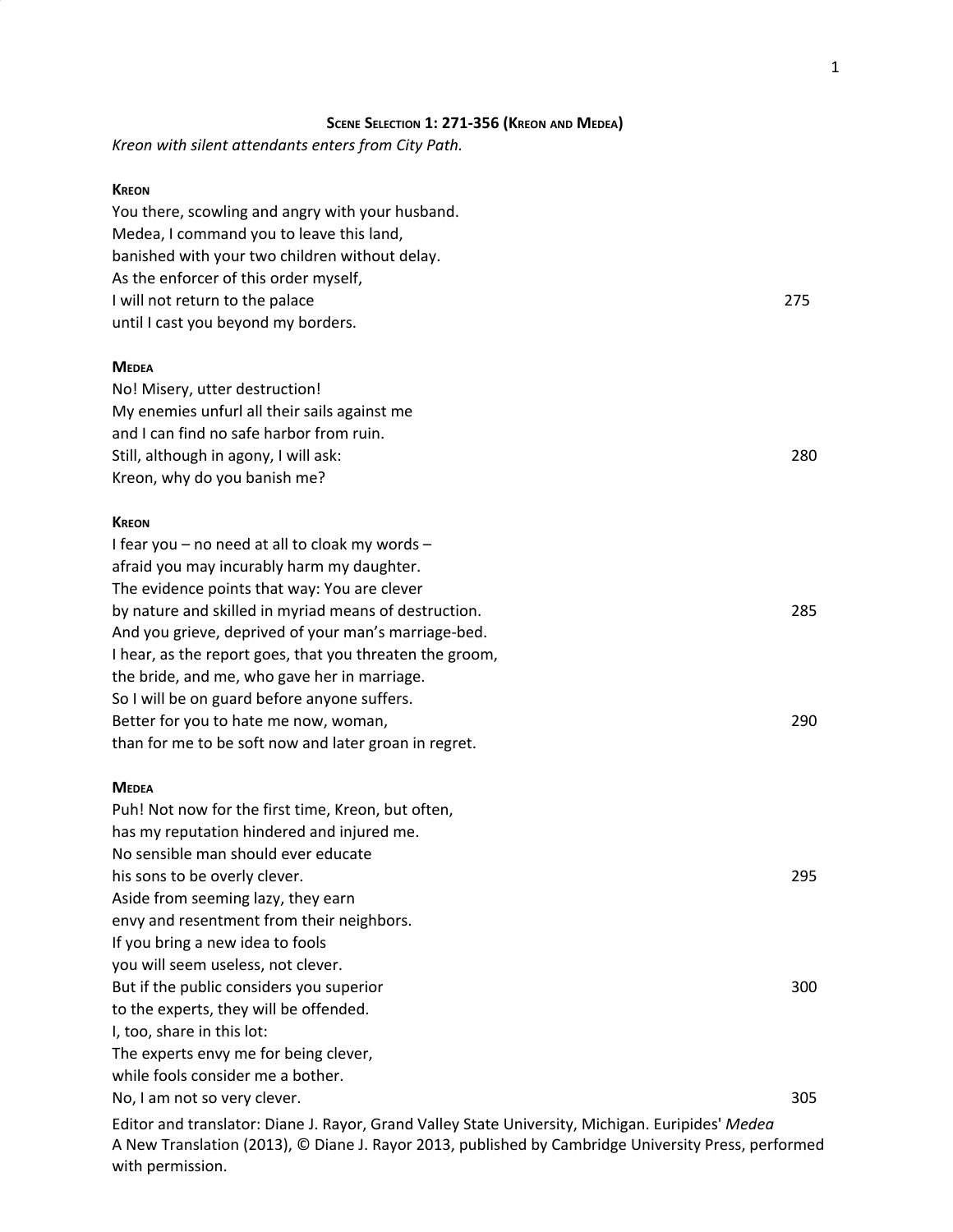| Yet you fear me. What unpleasantness could you suffer?      |     |
|-------------------------------------------------------------|-----|
| Kreon, don't be afraid of me. I'm not the kind              |     |
| to make a mistake with a man of the royal line.             |     |
| What injustice have you done me?                            |     |
| You gave your daughter where your heart led you.            | 310 |
| Yes, I hate my husband. You, I think, acted sensibly.       |     |
| Even now, I don't resent that your affairs prosper.         |     |
| Keep the marriage and fare well.                            |     |
| But allow me to live in this land. I will keep quiet,       |     |
| even if wronged, conquered by those more powerful.          | 315 |
| <b>KREON</b>                                                |     |
| I hear your mild words, but I am terrified                  |     |
| that you may be planning something evil.                    |     |
| I trust you even less than before:                          |     |
| much easier to guard against an angry, sharp-tongued        |     |
| woman - or man - than a silent clever one.                  | 320 |
| Leave as quickly as possible: no more talk.                 |     |
| The matter is fixed and you cannot contrive                 |     |
| a way to remain among us, while hostile to me.              |     |
| <b>MEDEA</b>                                                |     |
| No, I beg you by your knees, by your newlywed daughter.     |     |
| <b>KREON</b>                                                |     |
| You waste words. You will never persuade me.                | 325 |
| <b>MEDEA</b>                                                |     |
| Will you cast me out, showing no respect at all for prayer? |     |
| <b>KREON</b>                                                |     |
| Yes, because I do not love you more than my home.           |     |
| <b>MEDEA</b>                                                |     |
| O my Fatherland, how strongly I remember you now.           |     |
| <b>KREON</b>                                                |     |
| After my child, I love my country by far the most.          |     |
| <b>MEDEA</b>                                                |     |
| Puh! Loving is a great evil for mortals.                    | 330 |
| <b>KREON</b>                                                |     |
| I suppose that depends on the circumstances.                |     |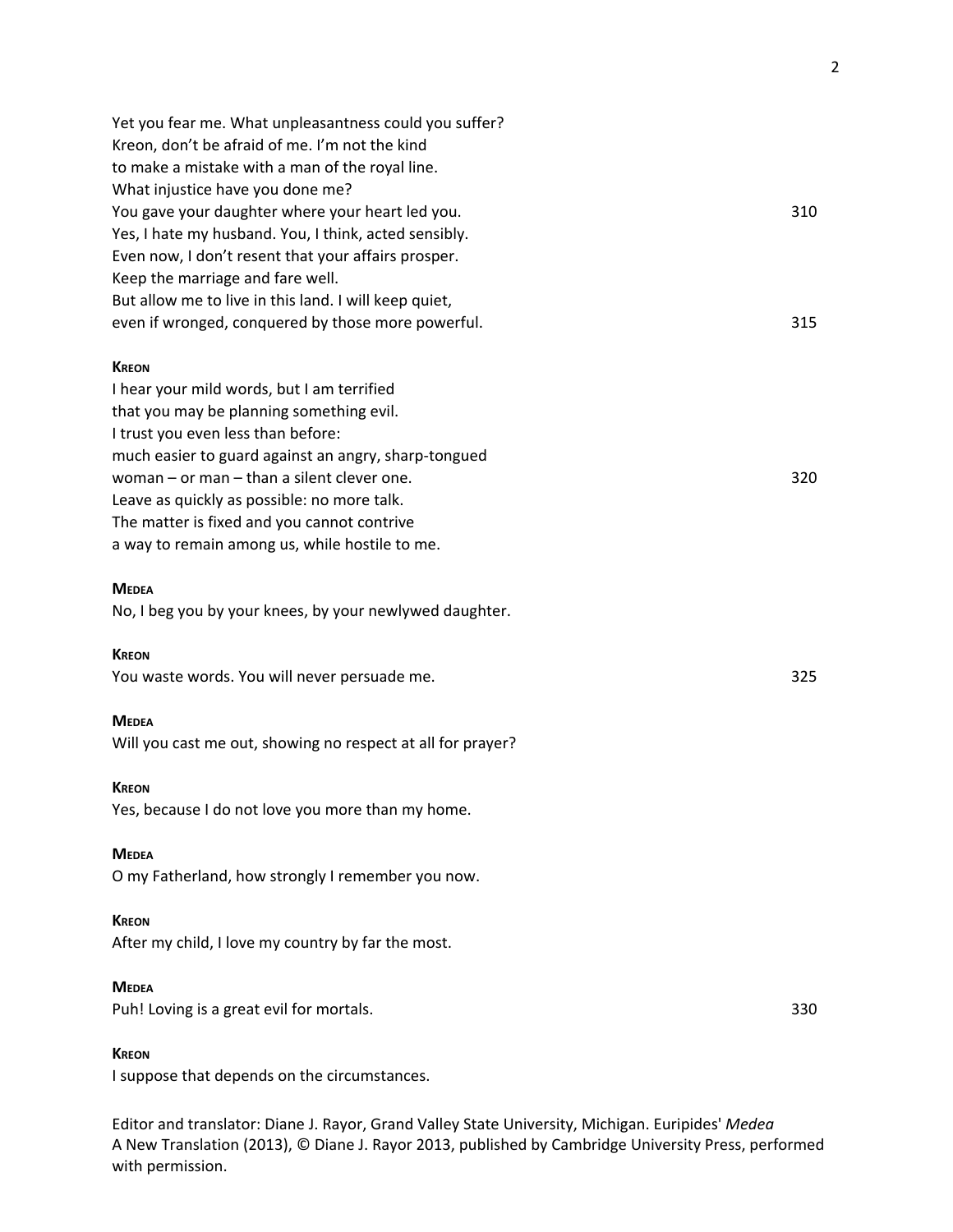3

# My attendants will force you out at once. 335 Allow me to remain for this one day 340 to fully consider the means of our exile and a refuge for my boys, since their father does not care enough to plan at all for the children. Pity them – you, too, are a father, so naturally you would favor children. 345

#### **KREON**

In no way is my temper tyrannical by nature; I have often ruined matters by showing consideration. Although I see I am making a mistake, woman, 350 you shall succeed in your request. I proclaim to you: If tomorrow the light of Helios sees you and your children within our borders, you will die. This sentence is fixed infallibly. So now, if you must stay, stay for just one day. 355 You will not do in a day the terrible things I fear.

Editor and translator: Diane J. Rayor, Grand Valley State University, Michigan. Euripides' *Medea* A New Translation (2013), © Diane J. Rayor 2013, published by Cambridge University Press, performed with permission.

#### **MEDEA**

Zeus, may you not forget who caused these troubles.

#### **KREON**

Crawl away, foolish woman, and end my toils.

#### **MEDEA**

I have toils – no shortage of toils.

#### **KREON**

#### **MEDEA** *(on her knees, grabs Kreon's hand)*

No, not that! Kreon, I beg you!

#### **KREON**

You are making a scene, woman.

#### **MEDEA**

We'll leave. I'm not pleading to revoke my exile.

If we go into exile, I have no thought for myself,

but I weep for their lives in disaster.

#### **KREON**

Then why still pressure me by not releasing my hand?

#### **MEDEA**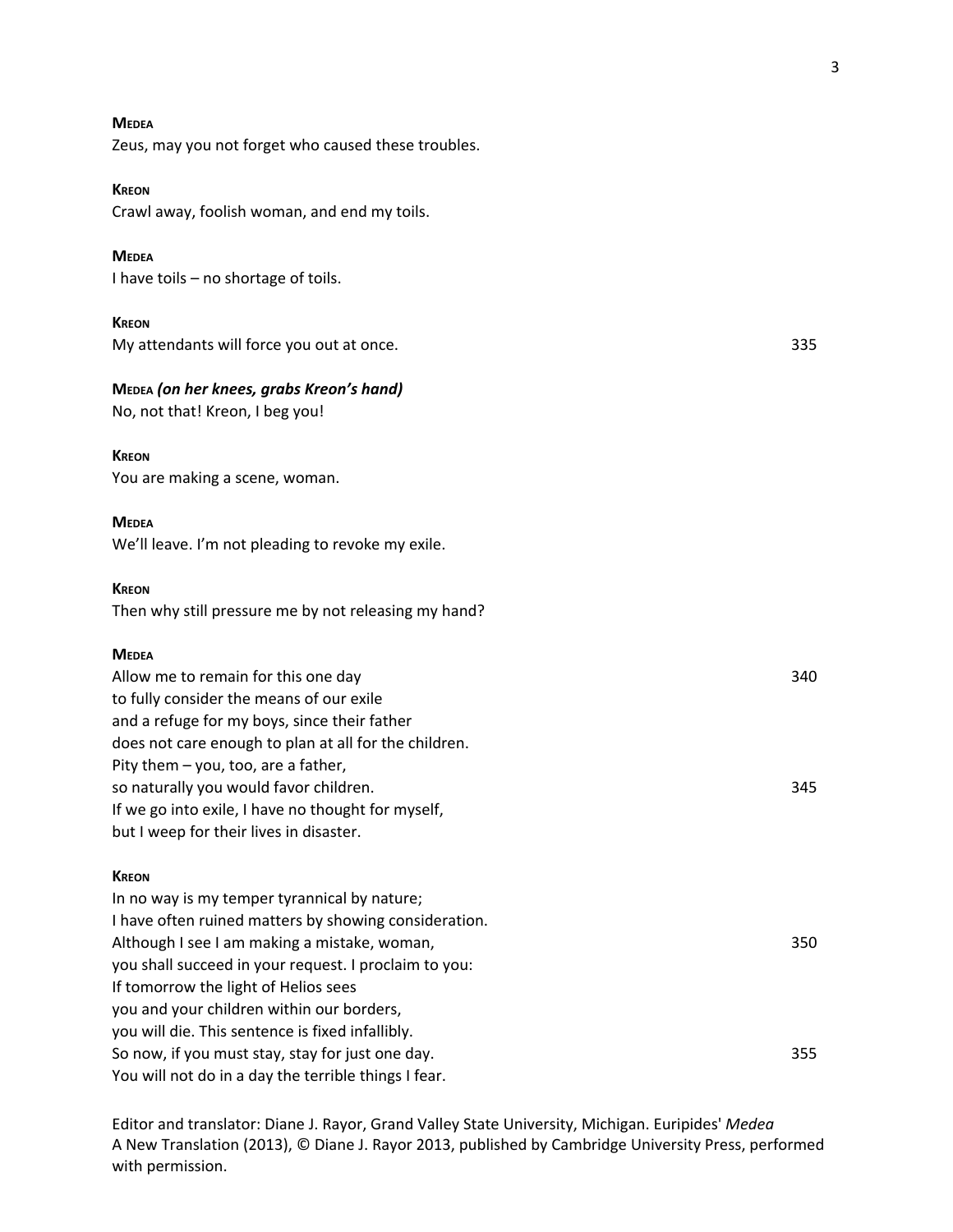*Kreon exits City Path.*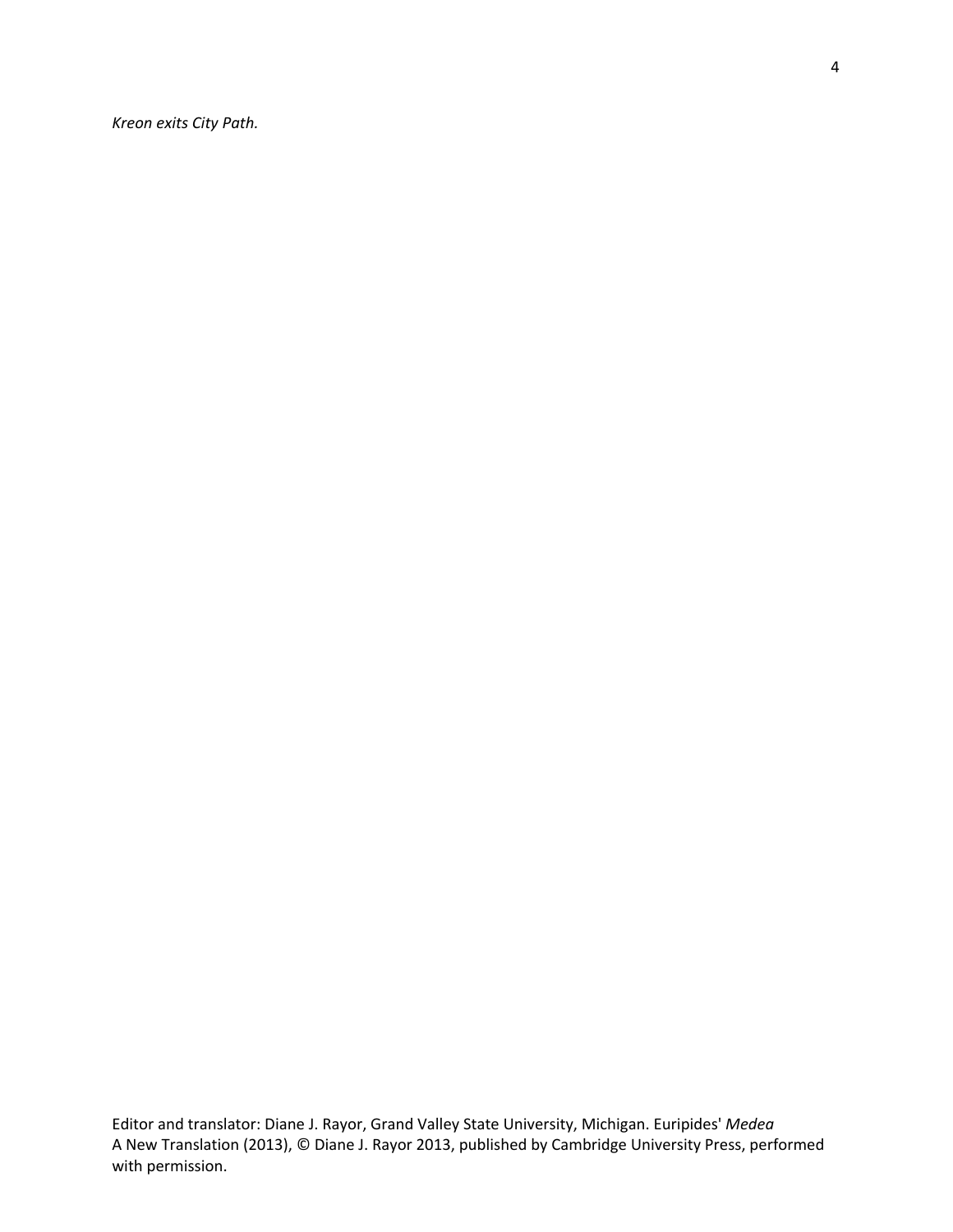| SCENE SELECTION 2: 410-445 (CHORUS)        |     |
|--------------------------------------------|-----|
| Holy rivers run upstream;                  | 410 |
| justice and everything flows in reverse.   |     |
| With deceptive plans                       |     |
| men no longer keep                         |     |
| their pledge sworn to the gods.            |     |
| Now the stories will change                | 415 |
| our lives for glory.                       |     |
| Honor arrives for womankind                |     |
| and ugly rumor will settle                 |     |
| upon women no more.                        |     |
| The Muses of ancient bards                 | 420 |
| will end the songs                         |     |
| of our unfaithfulness.                     |     |
| Apollo, god of music,                      |     |
| did not endow us                           |     |
| with inspired song to the lyre             | 425 |
| or we would have sung                      |     |
| a reply to mankind.                        |     |
| Long ages have much to tell about          |     |
| the destinies of women and of men.         |     |
| You sailed from your father's home         | 430 |
| with a maddened heart, traveling through   |     |
| the rocky shores of the Bosporos.          |     |
| You live here as a foreigner,              |     |
| your bed, now a manless union, lost.       |     |
| Miserable woman,                           | 435 |
| driven in exile from Korinth,              |     |
| dishonored.                                |     |
| The Grace of oaths has vanished.           |     |
| Shame no longer stays                      |     |
| in wide Greece, flown into the ether.      | 440 |
| Unhappy woman, you cannot find shelter     |     |
| from your troubles on your father's shore, |     |
| and another woman, a princess,             |     |
| stronger than your marriage bond,          |     |
| commands your house.                       | 445 |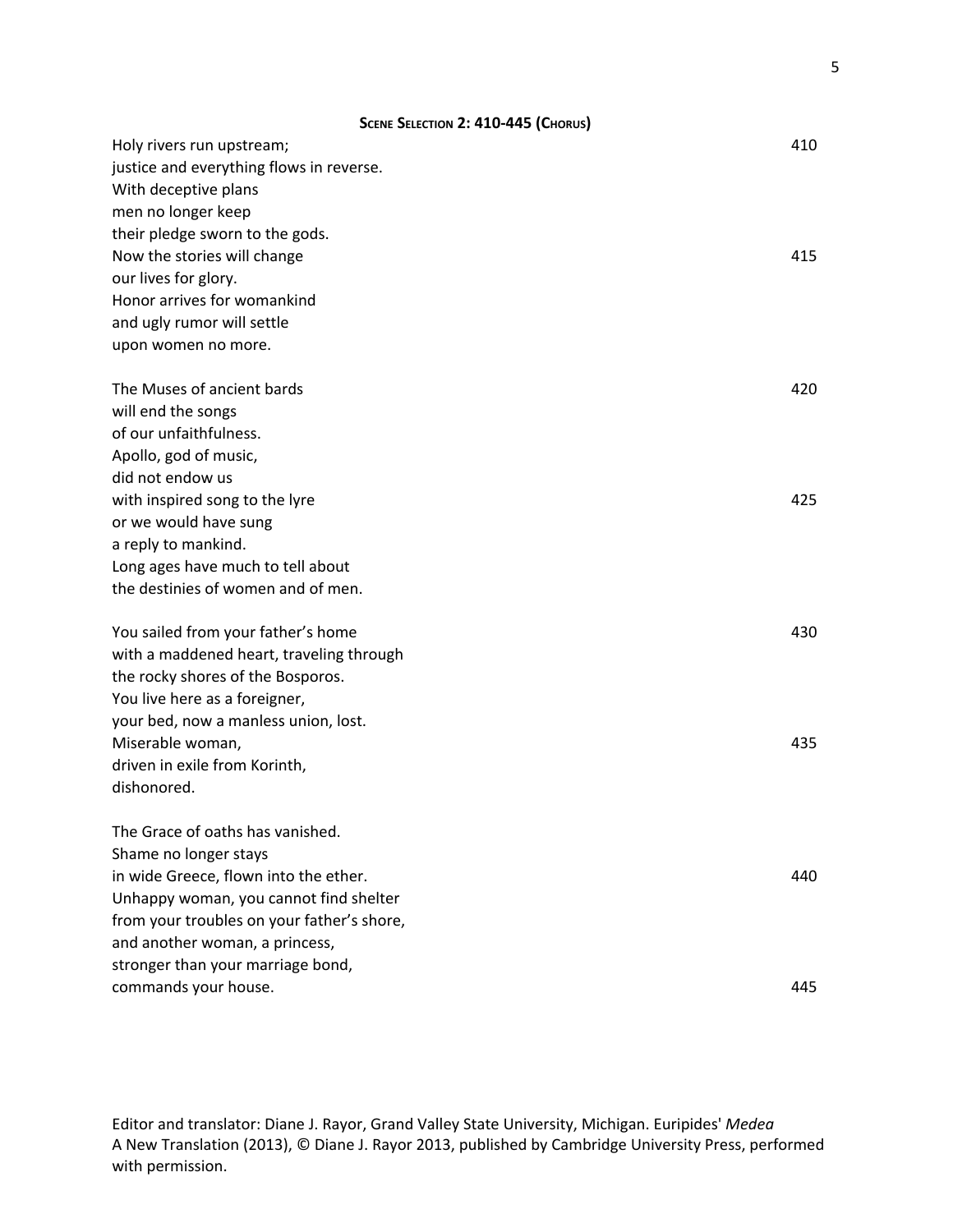#### **MEDEA**

| How very different I am from mortals in many ways.           |     |
|--------------------------------------------------------------|-----|
| In my mind, whoever speaks cleverly,                         | 580 |
| while being unjust, deserves the most punishment.            |     |
| Confident that his tongue will nicely cloak injustice,       |     |
| He dares to do wrong. Yet he is not so very clever.          |     |
| So you, too. Don't wear a façade of decency to me            |     |
| with a terribly clever speech. One point will knock you out. | 585 |
| If you were not evil, you should have persuaded me           |     |
| before making this marriage, not hidden it from your family. |     |
| <b>JASON</b>                                                 |     |
| Sure, I think if I had told you about my marriage,           |     |
| you would gladly pull your oar for it. Even now              |     |
| you can't bear to cast off your heart's great rage.          | 590 |
| <b>MEDEA</b>                                                 |     |
| No, you were thinking that a foreign wife                    |     |
| wouldn't provide you glorious status in old age.             |     |
| <b>JASON</b>                                                 |     |
| Now understand this: Not for the sake of a woman             |     |
| did I marry into the bed of royalty as I now have,           |     |
| but, just as I said before, wanting to rescue you            | 595 |
| from danger, and to produce for my boys royal                |     |
| sons from the same source, a safeguard for my house.         |     |
| <b>MEDEA</b>                                                 |     |
| Grant me no painful life with "prosperity,"                  |     |
| or "wealth" that grates on my mind.                          |     |
| <b>JASON</b>                                                 |     |
| You know how to change your prayer and seem wiser?           | 600 |
| Pray that good things never seem painful to you              |     |
| and when you're fortunate don't think it bad fortune.        |     |
| <b>MEDEA</b>                                                 |     |
| Add insult to injury, since you have refuge,                 |     |
| but I will be in exile from this land, abandoned.            |     |
| <b>JASON</b>                                                 |     |
| You chose this. Blame no one but yourself.                   | 605 |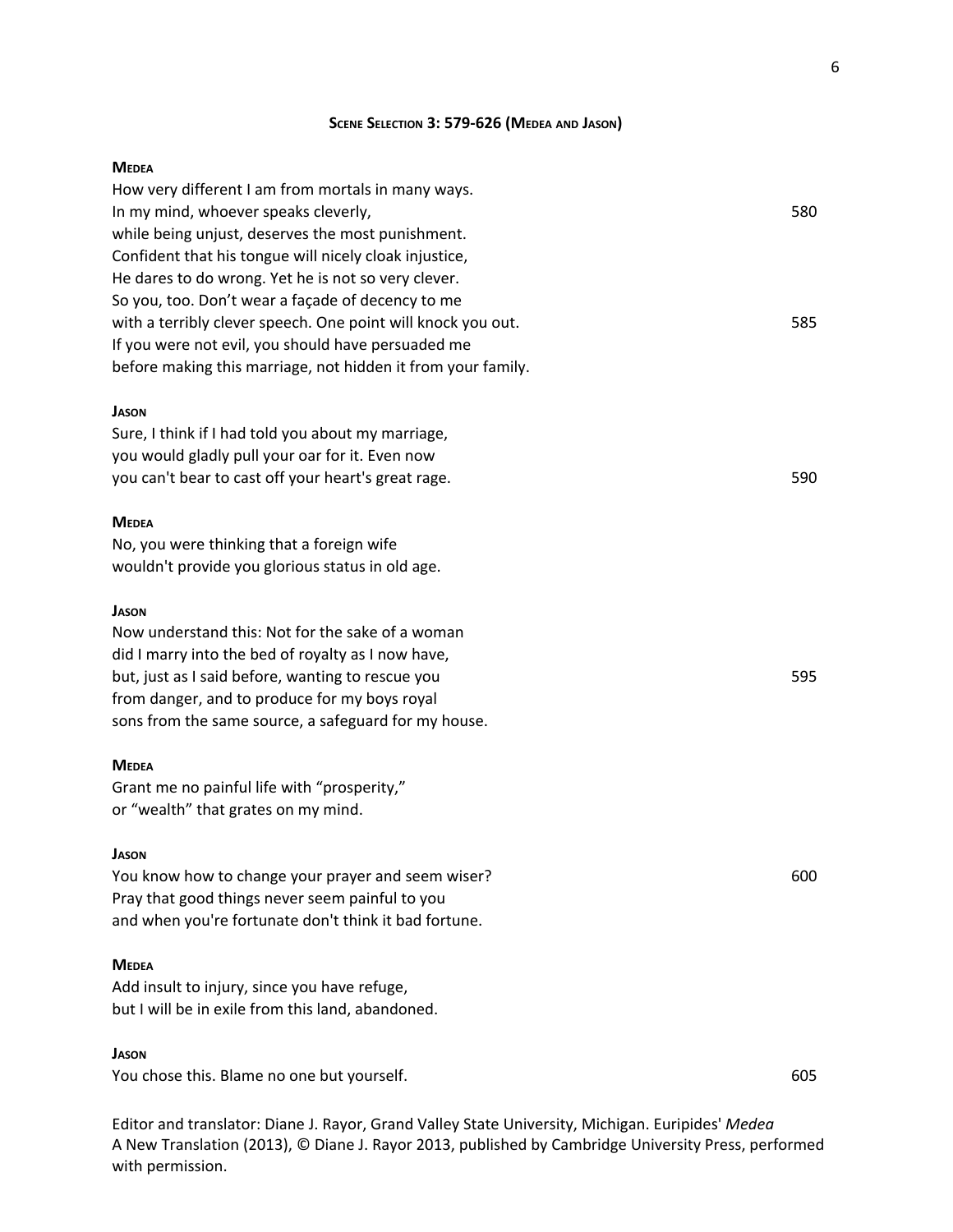| - |  |
|---|--|
|---|--|

I did what? Took a wife and betrayed you?

#### **JASON**

No, cursed unholy curses against the royal family.

#### **MEDEA**

And I am truly a curse on your house.

#### **JASON**

I won't dispute these things with you further. If you want some aid from my wealth 610 for the boys or yourself in exile, say so. I am prepared to give my ungrudging hand and send tokens to allies, who will treat you well. Woman, you would be a fool to reject this. Forget your anger. You'll profit more. 615

#### **MEDEA**

We would not use your connections and won't accept anything – don't give it to us. Gifts from a wicked man benefit no one.

#### **JASON**

So be it. I invoke the gods as witness that I wish to do everything for you and the children. But no, 620 good things are not enough for you. You reject friends to please yourself. Well, you will suffer even more.

#### *Jason begins to exit City Path.*

#### **MEDEA**

Go on! Desire for the freshly-tamed girl seizes you, out of sight of the palace for so long. Go bed your wife! Perhaps, with a god's favor, **625** 625 you marry such a marriage as will make you mourn.

#### *Jason exits City Path.*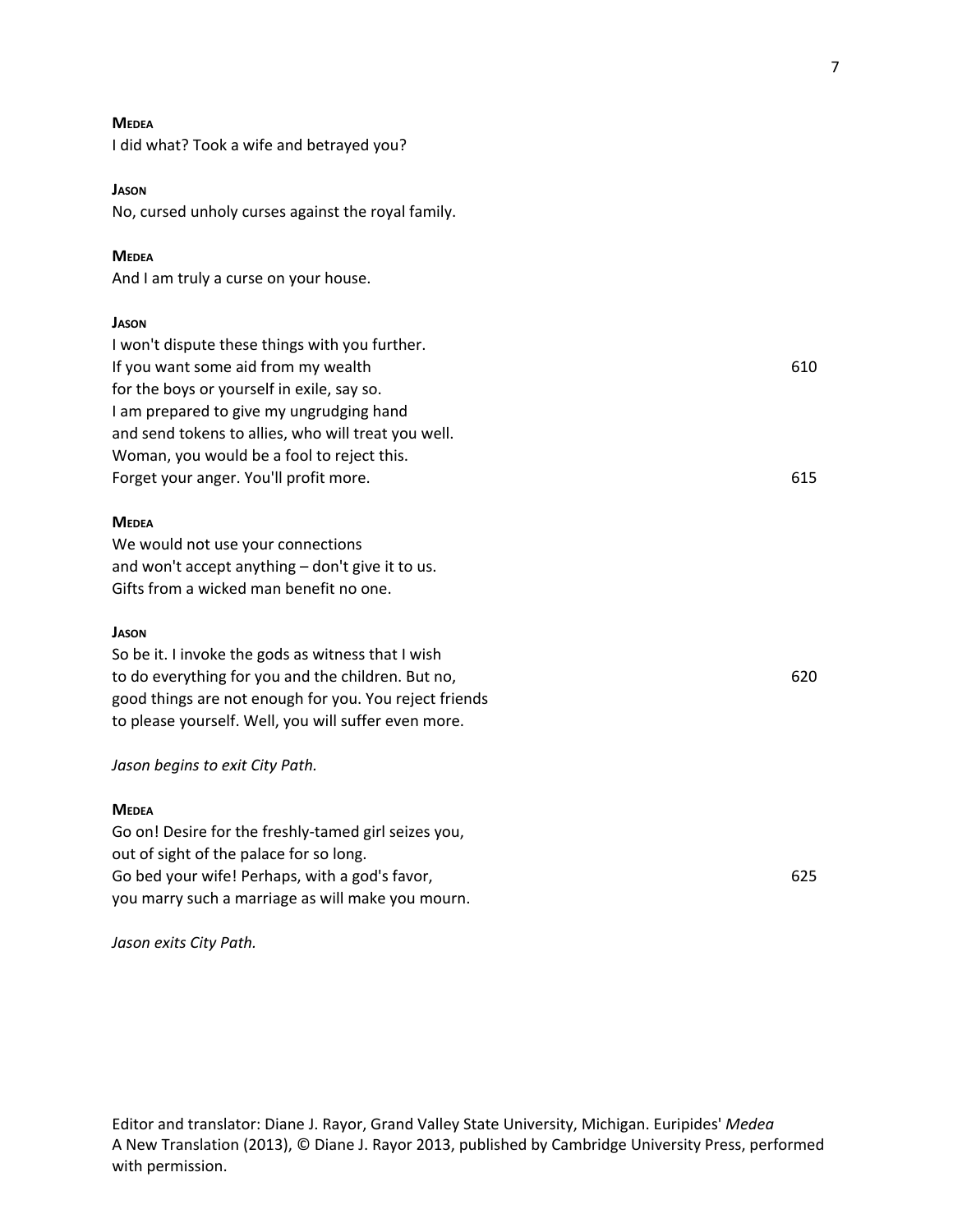8

| SCENE SELECTION 4: 922-975, MEDEA AND JASON (& CHILDREN AND TUTOR)                                    |     |
|-------------------------------------------------------------------------------------------------------|-----|
| Jason                                                                                                 |     |
| Woman, why do you turn your pale cheek,                                                               |     |
| your eyes wet with fresh tears,                                                                       |     |
| and not accept my words gladly?                                                                       |     |
| <b>MEDEA</b>                                                                                          |     |
| It's nothing. I'm thinking about these children.                                                      | 925 |
| <b>JASON</b>                                                                                          |     |
| Now, take heart. I will arrange all things well for them.                                             |     |
|                                                                                                       |     |
| <b>MEDEA</b>                                                                                          |     |
| I'll do that. I won't distrust your words.                                                            |     |
| But a woman is female and prone to tears.                                                             |     |
| <b>JASON</b>                                                                                          |     |
| Why so much moaning about these children?                                                             |     |
| <b>MEDEA</b>                                                                                          |     |
| I gave birth to them. When you prayed that the children                                               | 930 |
| would live, pity washed over me. Will it happen?                                                      |     |
| Never mind, you came to speak with me for their sake:                                                 |     |
| Part I've said; the rest I will mention.                                                              |     |
| The royal family has decided to banish me.                                                            |     |
| I know well that this is best for me, too,                                                            | 935 |
| not to be underfoot for you or the rulers,                                                            |     |
| since I seem unfriendly to the palace.                                                                |     |
| All right, I will leave here for exile.                                                               |     |
| But ask Kreon not to drive your sons from this land<br>so that you may raise them with your own hand. | 940 |
|                                                                                                       |     |
| <b>JASON</b>                                                                                          |     |
| I might not persuade him, but I must try.                                                             |     |
| <b>MEDEA</b>                                                                                          |     |
| Then urge your wife to entreat her father                                                             |     |

not to banish your sons from Korinth.

#### **JASON**

Certainly. And I do expect to persuade her, if she is a woman like all the rest. 945

#### **MEDEA**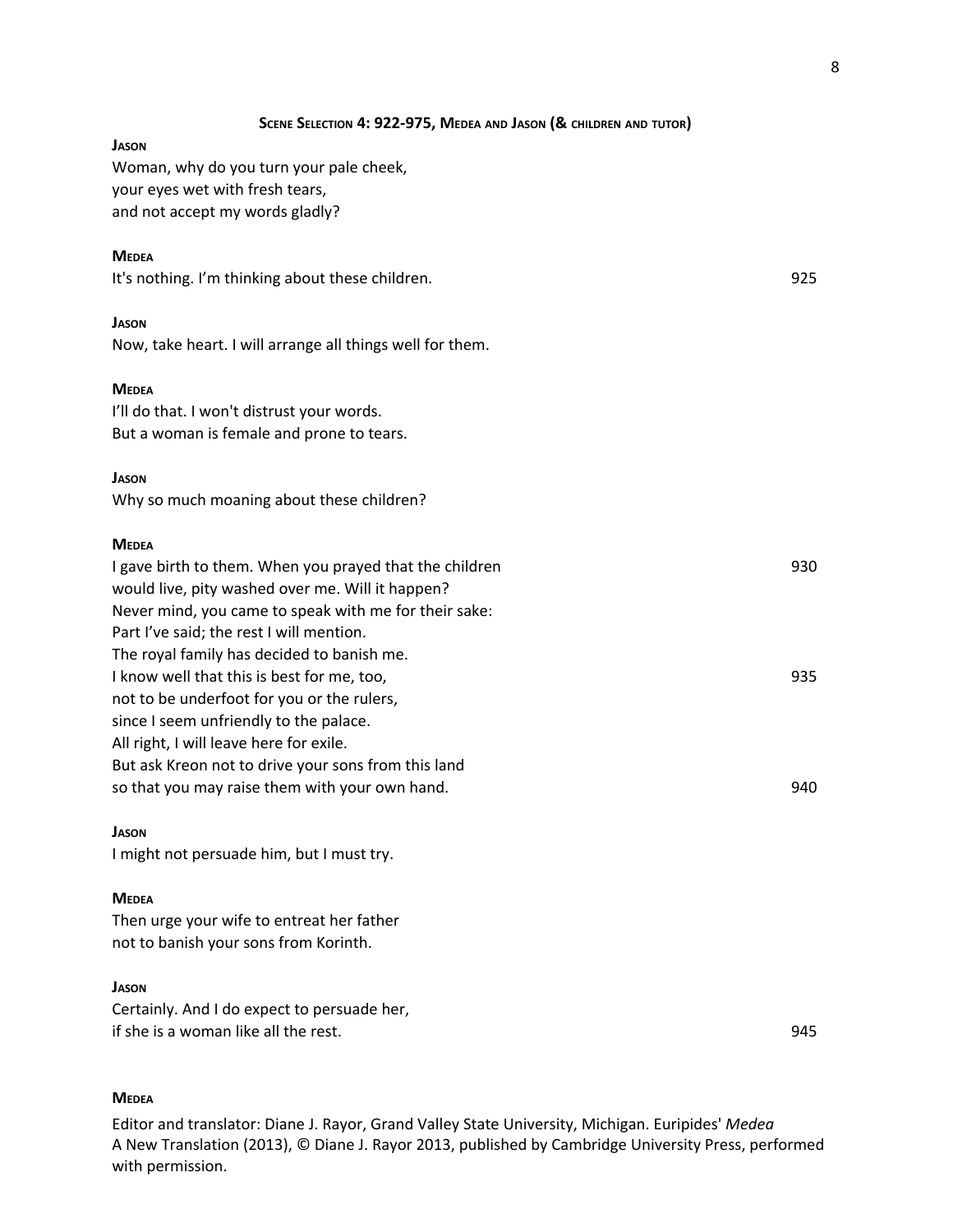I, too, will help you in this task, by sending her gifts far more beautiful, I know, than any among mortals: a delicate dress and a golden tiara, which your sons will carry. One of the servants **950** and the servants of the servants should quickly bring the pretty things here. *Servant hands Medea dress and tiara in a box or basket.* Your bride will be happy, not in one but myriad ways: She wins you for bedmate, the best of men, and the finery which my grandfather Helios once gave to his own descendents. 955 Grasp the dowry, boys, in your hands and give it to the blessed princess bride. She will welcome these faultless gifts. **JASON** You fool, why empty your hands? Keep these riches. Do you suppose the royal palace lacks dresses 960 or, do you suppose, gold? Don't give them away. If a wife considers me worthy of any account, I know that she'll rank me higher than rich goods. **MEDEA** No, they say "gifts persuade even gods." Gold is stronger to mortals than countless words. The strong strong strong strong strong strong strong strong strong strong strong strong strong strong strong strong strong strong strong strong strong strong strong strong A lucky spirit favors her, now a god makes her fortune grow: She's young and a princess. I would trade my life, not just gold, to revoke the exile of my boys. Children, go to the wealthy palace to your father's new wife, my mistress. 970 Beseech her, beg her not to banish you, give her these pretty things. Take care that she receives these gifts into her own hands. *Medea gives them to the children.* Go quickly, and bring back the good news mother desires – of your success. 975

*Jason, children, and Tutor exit City Path.*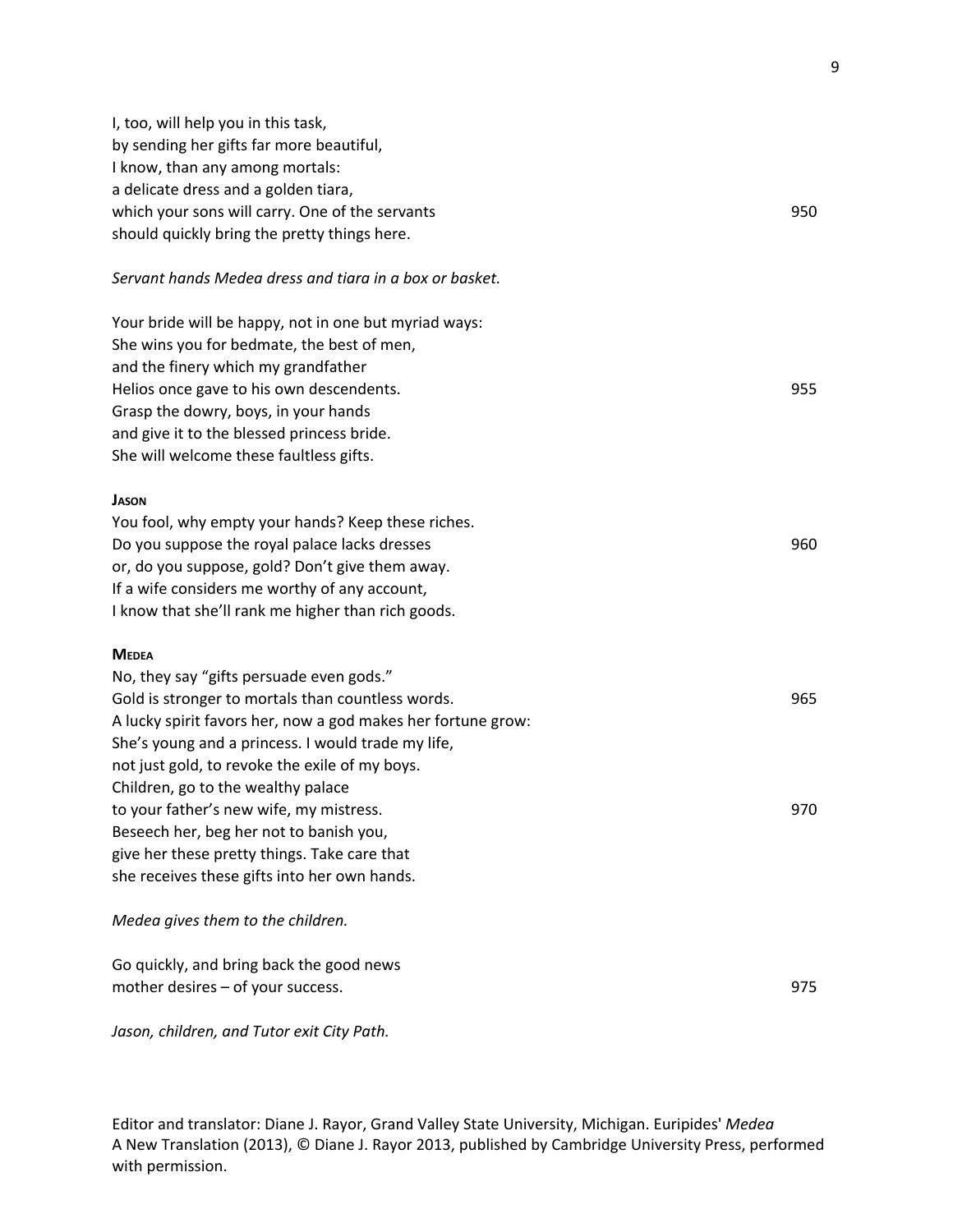#### **SCENE SELECTION 5: 1021-1080 (MEDEA)**

| <b>MEDEA</b>                                         |      |
|------------------------------------------------------|------|
| Boys, my boys, this is your city and home            |      |
| where you live, forever deprived                     |      |
| of your mother, leaving me in misery.                |      |
| I go to another land, a refugee,                     |      |
| before enjoying you and seeing you happy.            | 1025 |
| Before prenuptial baths and wives, before            |      |
| I adorn your wedding beds and raise the torches.     |      |
| Most miserable from pleasing myself!                 |      |
| I raised you in vain, children, after all.           |      |
| In vain, I labored and was torn with pains,          | 1030 |
| bearing cruel grief in childbirth.                   |      |
| This unhappy woman once had many hopes in you,       |      |
| that you would take care of me in old age,           |      |
| and all would envy me when I die                     |      |
| since your own hands would shroud me.                | 1035 |
| Now these sweet thoughts perish. Without you         |      |
| I will lead a painful life, full of grief.           |      |
| Your dear eyes will no longer see your mother        |      |
| when you withdraw to another state of life.          |      |
| Oh! Boys, why this look in your eyes?                | 1040 |
| Why do you smile your last smile at me?              |      |
| Ah! What shall I do? Women, my heart is utterly lost |      |
| looking into the bright eyes of my children.         |      |
| I cannot do it - goodbye my plans.                   |      |
| I will take my boys from this land.                  | 1045 |
| Why should I hurt their father with their anguish,   |      |
| and win twice as much anguish for myself?            |      |
| No, I cannot. Goodbye plans.                         |      |
| And yet why should I suffer? Do I want               |      |
| to be mocked for not punishing my enemies?           | 1050 |
| I must dare to do this. Such cowardice               |      |
| to even admit soft words in my mind.                 |      |
| Children, into the house.                            |      |

*Children head toward sken*<sup>ē</sup> *but are occupied by attendant by the doors.*

*Medea moves to where they cannot hear her.*

Whoever thinks it is not right to attend my sacrifice, stay at your own risk. I will not weaken by hand. The state of the state of the state of the state of the state of the state of the state of the state of the state of the state of the state of the state of the state of the Editor and translator: Diane J. Rayor, Grand Valley State University, Michigan. Euripides' *Medea* A New Translation (2013), © Diane J. Rayor 2013, published by Cambridge University Press, performed with permission.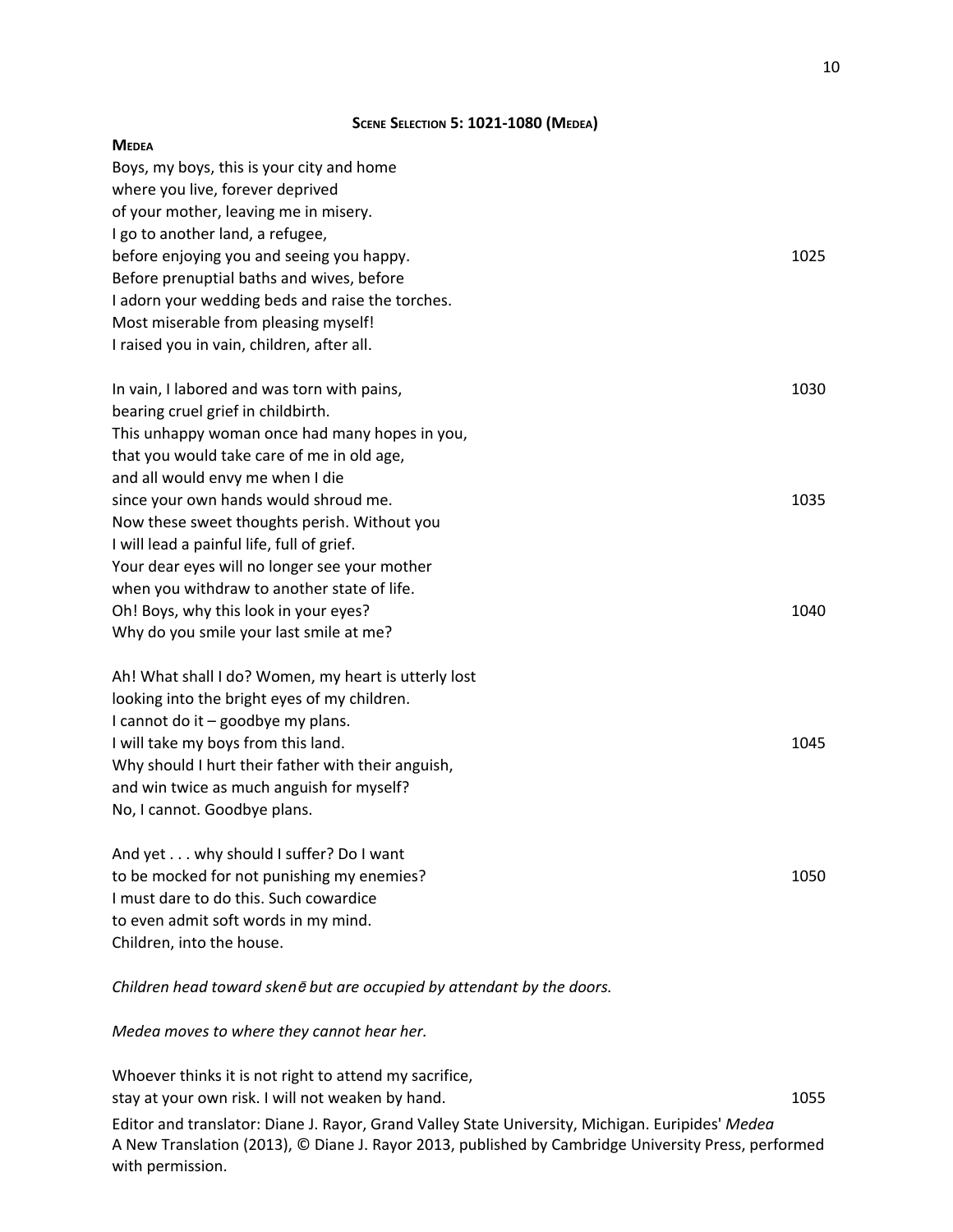Ah! No truly, my heart, no, don't do it. Let them be, wretched heart! Spare the children. Living here with us, they will bring us joy.

No, no by Hades' avengers, 1060 this can never be, that I surrender my boys to my enemies to abuse. Anyway, what's done is done. The royal bride won't escape. Now in the dress, with the crown on her head, she dies, I know. 1065 Since I will travel the most miserable road and send them down one more miserable still, I wish to speak to the children.

#### *Medea and children come together.*

My boys, give, give mother your right hand to caress. 1070 Dearest hand, children's mouth, noble form and face so dear to me. May you be happy, but *there*; your father took away life *here*. O sweet embrace, the soft skin and sweetest breath of children. 1075 Go in, go! I can't look at you any longer while anguish defeats me. *Children exit sken*ē*.*

## I understand what evil I intend to do,

but my heart is master of my plans. That heart causes mortals the greatest evil. That heart causes mortals the greatest evil.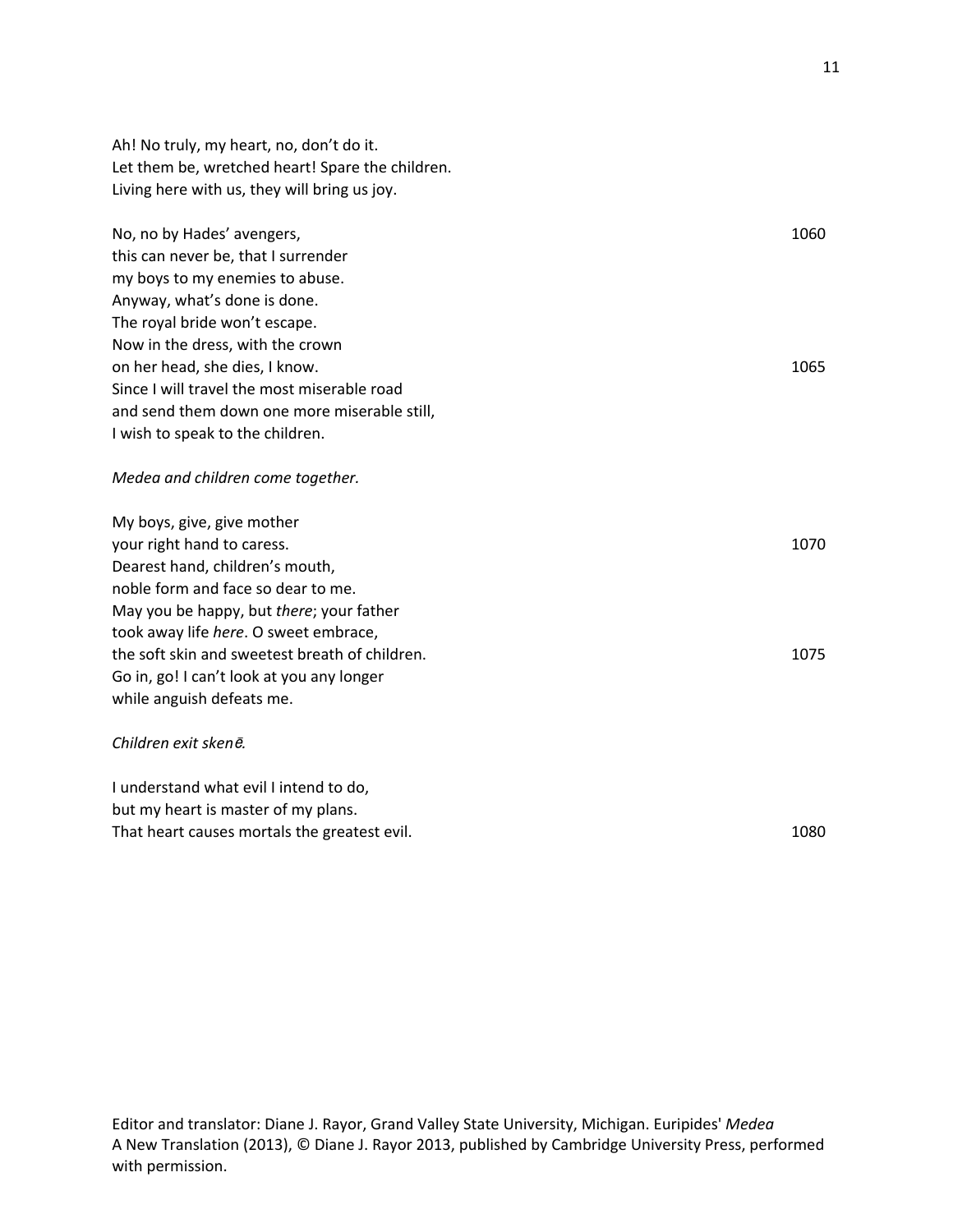#### **SCENE SELECTION 6: 1251-1292 (CHORUS AND CHILDREN)**

#### **CHORUS**

| Earth and all-shining ray of Helios,           |      |
|------------------------------------------------|------|
| look down on the destructive woman,            |      |
| before she attacks her children                |      |
| with a bloody, kin-slaying hand.               |      |
| She grew from your golden race, and now        | 1255 |
| we dread that blood descended from a god       |      |
| will spill upon the earth by mortal hands.     |      |
| Zeus-born light, hold her,                     |      |
| stop her, rid the house of the reckless        |      |
| and bloodstained avenging Fury.                | 1260 |
| The labor of childbearing is lost, in vain.    |      |
| Leaving the most inhospitable                  |      |
| strait of the dark Clashing Rocks,             |      |
| you bore dear offspring in vain, after all.    |      |
| Sorry creature, why does mind-oppressing       | 1265 |
| rage fall on you and frenzied murder           |      |
| follow these other deaths?                     |      |
| The stain of kindred blood is hard for humans; |      |
| grief from the gods in due measure             |      |
| falls upon the house of murderers.             | 1270 |

#### *Children speak from inside sken*ē*.*

## **CHILD**

Oh, help me!

#### **CHORUS (***speaks***)**

Do you hear a shout? Hear the children? O reckless woman, evil fate!

#### **CHILD A**

*Oimoi*, what can I do? Where run from mother's hands?

#### **CHILD B**

I don't know, dearest brother – we're lost!

#### **CHORUS (***sings***)**

Shall I enter the house? I am determined 1275 to prevent the children's murder.

#### **CHILD A**